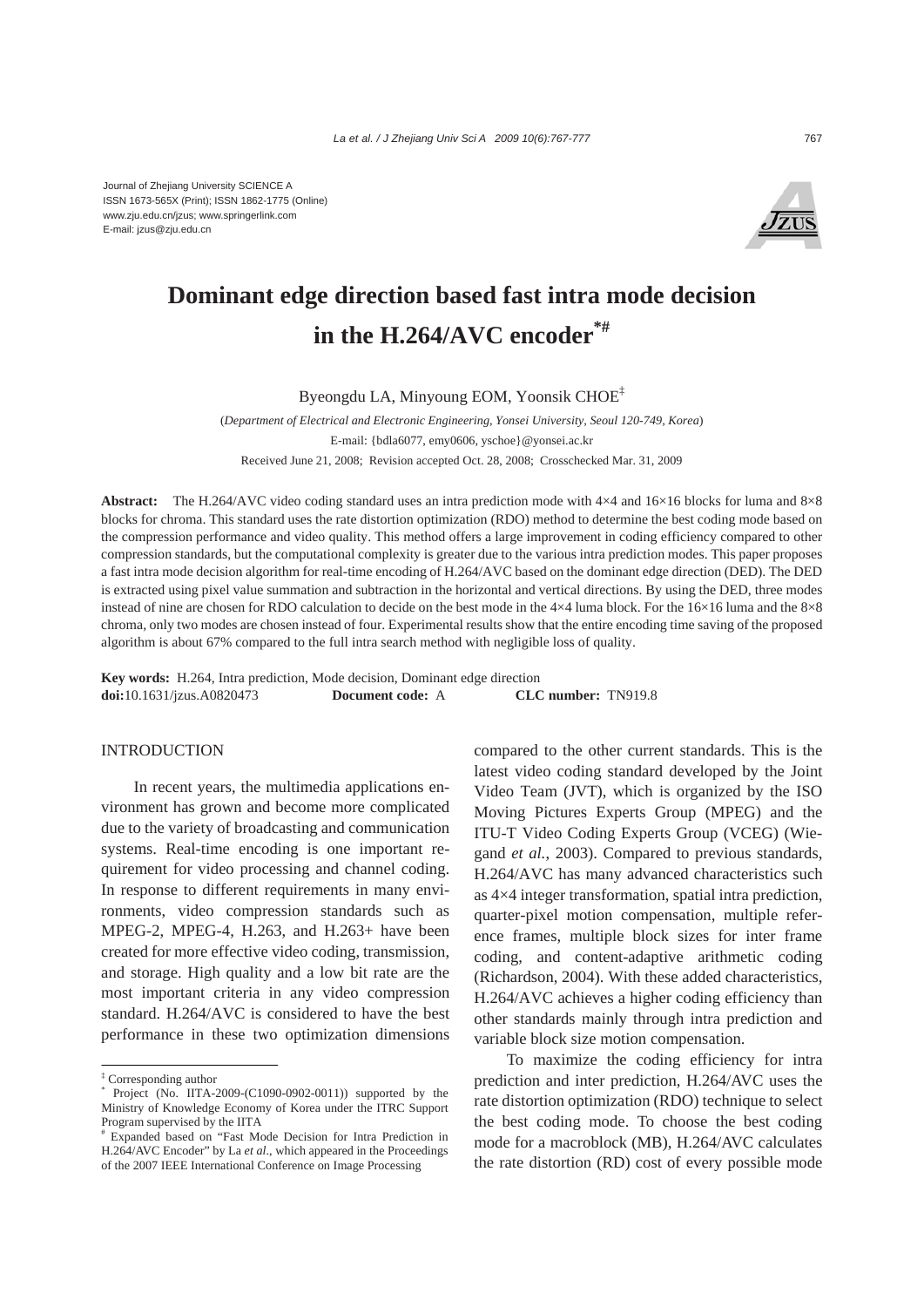and selects the one that has the minimum cost, as shown in Fig.1. The RD cost calculation is carried out through inter and intra predictions for an MB. The RD cost computation for the intra mode is conducted according to the block sizes and the edge modes for chroma and luma. The RD cost computation for motion estimation is also based on each block size and each reference frame. The computational complexity is increased by using the RDO calculation in all possible modes and reference frames of inter and intra predictions. This computational complexity is the critical issue for real-time encoding.



**Fig.1 Rate distortion (RD) cost computation for intra prediction** 

To reduce this complexity, several fast algorithms for inter and intra predictions have been proposed. The approach for intra prediction is divided into two parts, one for I frames and the other for B/P frames. For B/P frames, intra prediction takes place after inter prediction in the reference software. The proportion of the resulting intra coding in the B/P frame is less than 5% of the total of encoding mode (Lee and Jeon, 2004; Xu and Lin, 2005; Gao and Lu, 2006). Therefore, several early skip algorithms for intra prediction have been proposed to determine the coding mode for the B/P frame.

The approach for the I frame is usually based on the minimization of the intra prediction candidate modes of intra prediction using preprocessing and the simplification of the intra prediction cost function. Kim *et al.*(2006) proposed an intra mode decision algorithm using directional masks and the modes of neighboring blocks to minimize the number of prediction modes. After obtaining the average and the sum of differences between the average and each pixel in a 4×4 luma block, four candidate modes are selected for RDO calculation by comparing the sum of differences with a threshold. Pan *et al.*(2005) proposed an intra prediction method using edge detection based on the Sobel operator. This algorithm calculates the edge direction histogram for luma 4×4, luma  $16\times16$ , and chroma  $8\times8$  and accumulates the edge

direction for each pixel in a block. Then the maximum accumulation direction becomes the best prediction mode. Wang J.F. *et al.*(2006) and Wang J.C. *et al.*  (2007) proposed another algorithm using edge histogram descriptors. This algorithm detects the dominant edge strength (DES) using edge histogram descriptors, and a subset of the prediction modes is chosen for RDO calculation. These methods reduce the candidate modes using preprocessing as in (Zhang *et al*., 2004; Liao *et al.*, 2005; Su *et al.*, 2006). The preprocessing for minimizing the prediction modes requires an additional computation, and the quality performance degrades due to the application of the minimized candidate modes.

Meng and Au (2003) proposed an intra mode decision algorithm that selects an optimal coding mode by computing the partial cost for down-sampled pixels, instead of for a 4×4 block, to simplify the cost function. Tseng *et al.*(2006) proposed an enhanced rate-distortion cost function, which combines the sum of absolute integer-transformed differences and a rate predictor for intra 4×4. These algorithms also add extra computation for the partial cost. In work related to the most probable mode (MPM), Storey and Nasiopoulos (2006) proposed an adaptive statistical method that increases the prediction accuracy for MPM to save bits. This algorithm generates the new MPM using the joint probability distribution of actual intra 4×4 prediction modes. Chen *et al.*(2006) proposed three conditions for skipping fewer probable candidate modes by exploiting the correlation of neighboring intra prediction modes. These three conditions come from the availability of the upper and left blocks, as well as from the half-full search and context correlation search. Rehman *et al.*(2007) proposed a fast mode decision algorithm that uses five candidate modes based on the availability of neighboring blocks. Most of these algorithms require extra computation to determine the factor required to save time or enhance performance. To meet the conditions for real-time encoding, the trade-off between the reduction of complexity and the quality is essential.

In this paper we propose a fast intra prediction mode selection algorithm based on the dominant edge direction (DED). This algorithm uses the summation and subtraction of pixel values in the horizontal and vertical directions to determine the DED, and the candidate modes for intra prediction are minimized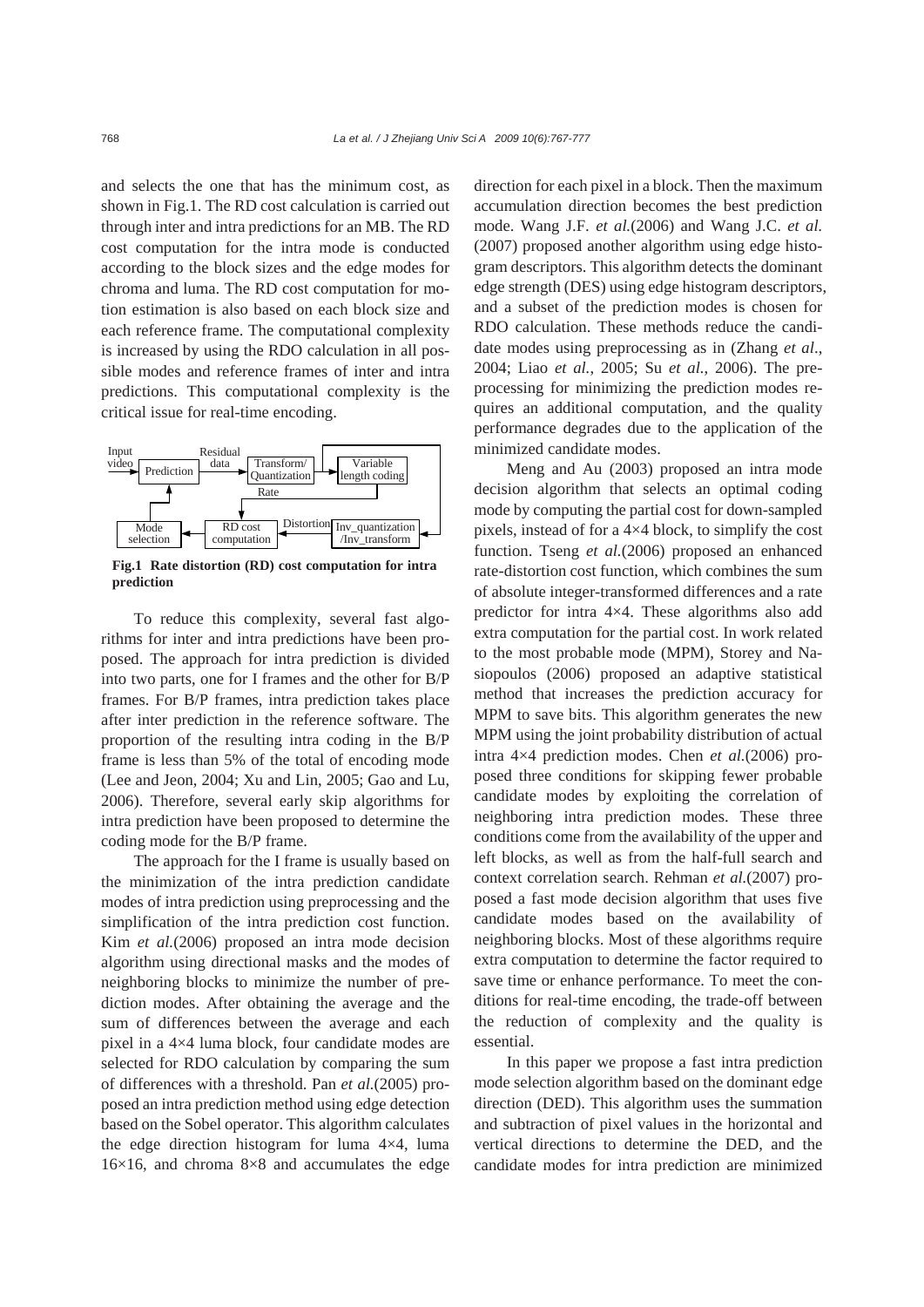using the DED. The number of search modes for RDO calculation is reduced from nine to three for luma  $4\times4$ in this algorithm. For luma  $16\times16$  and chroma  $8\times8$ , the search modes are reduced from four to two. The DED-based algorithm reduces the full intra search time to about 72% of that in the reference software. The peak signal-to-noise ratio (PSNR) degradation and the bit rate are acceptable. The edge direction calculation may be so simple that it can be implemented in VLSI hardware architecture.

The structure of the rest of this paper is as follows. In Section 2 we present an overview of intra prediction in H.264/AVC. In Section 3, we introduce our fast intra mode decision algorithm based on the DED. Performance evaluations of the algorithm are demonstrated in Section 4 and conclusions are presented in Section 5.

INTRA PREDICTION MODE DECISION IN H.264/AVC

## **Intra prediction modes**

As mentioned previously, intra prediction uses the 4×4 and 16×16 prediction modes for luma, and the 8×8 prediction mode for chroma. The 4×4 prediction determines the prediction modes for each of the sixteen 4×4 luma blocks in an MB. The 4×4 luma block is selected in a relatively non-homogeneous area. Fig.2a shows a block with its neighboring pixels and 4×4 intra modes in nine directions. The *a*~*p* samples of a 4×4 block are predicted using reconstructed samples *A*~*M*. For example, the DC (non-edge) mode from sample *a* to sample *p* is predicted by  $(A+B+C+D+I+J+K+L)/8$ . The mode numbers 0, 1, 3~8 indicate the directions shown in Fig.2b. The number 2 indicates the DC prediction. For 16×16 luma prediction, the intra prediction uses the four edge directions because this block is selected in a relatively homogeneous area. The four edge direction modes in Fig.3 are numbered 0 for vertical, 1 for horizontal, 2 for DC, and 3 for the plane. The chroma intra prediction uses an 8×8 prediction mode, and the chroma U and V modes are predicted by one mode. The decision for chroma edge direction is very similar to the intra 16×16 luma prediction except that the order of the modes is different. The four edge direction modes are numbered 0 for DC, 1 for horizontal, 2 for vertical, and 3 for the plane.



**Fig.2 (a) A 4×4 block and its neighboring pixels; (b) Nine 4×4 intra-prediction modes including DC (non-edge, mode 2)**



**Fig.3 The 16×16 luma prediction modes**

## **Choosing the intra prediction mode**

H.264/AVC introduces the use of intra prediction modes for inter and intra frame coding. Intra prediction relies on spatial correlation with adjacent blocks, and the correlation between spatially adjacent blocks is used to encode the prediction mode for coding efficiency. The current block is predicted using boundary pixels of the upper and left blocks that were previously decoded. To determine the prediction mode for a block, the residual between the current block and the predicted block is transformed, quantized, entropy-coded, and reconstructed according to the prediction modes. The mode that has the minimum RD cost among the prediction modes is selected as the prediction mode.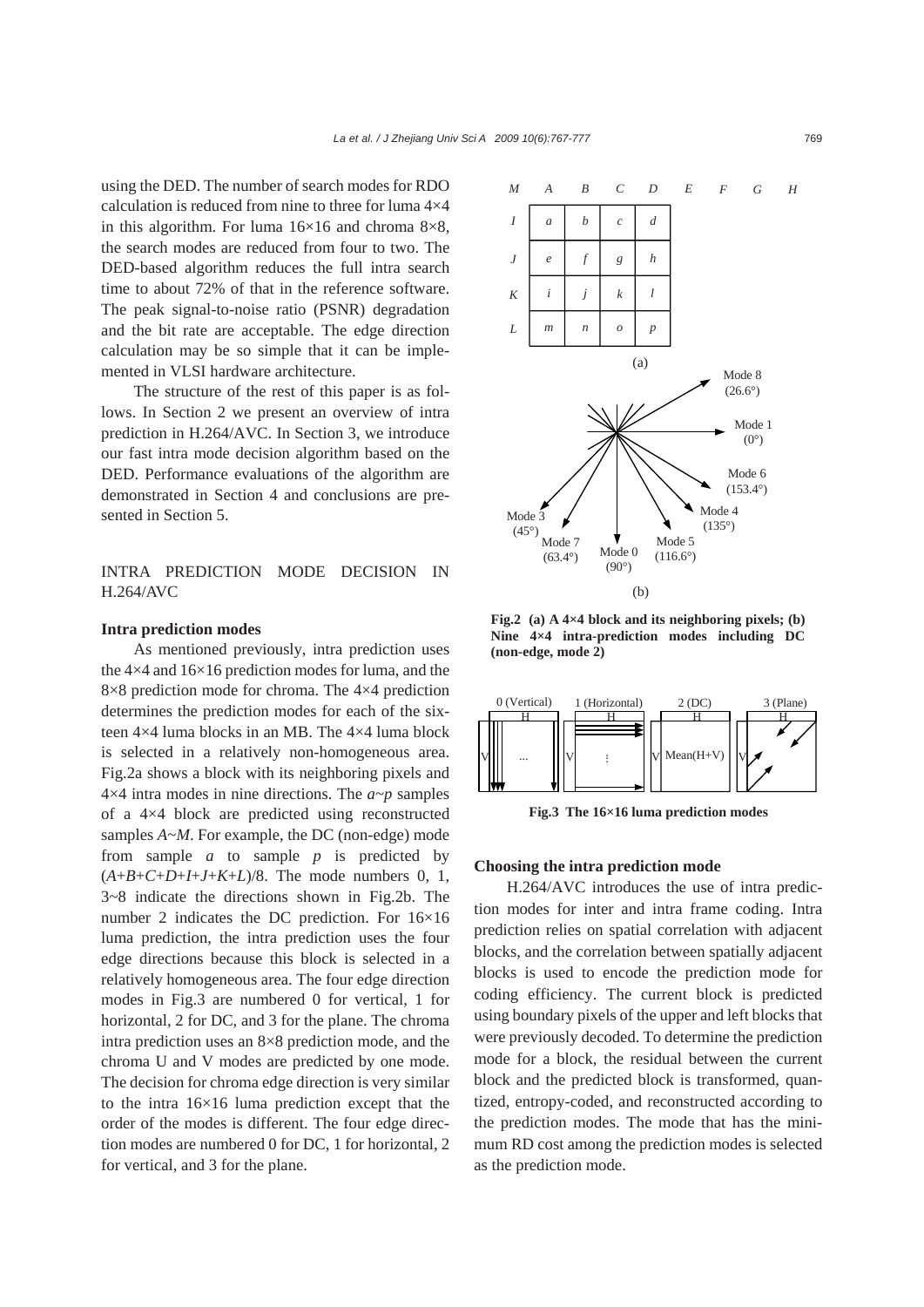The RD cost is a measure of searching for the best mode under the conditions of distortion and a constrained rate (Sullivan and Wiegand, 1998). H.264/AVC uses the RDO technique to achieve the best coding performance. To choose the best coding mode for the intra prediction, the 4×4 luma block, the 16×16 luma block, and the 8×8 chroma block are searched according to their prediction modes. When using the RDO method on the JM reference software, the best coding modes for luma and chroma are selected with the combined RD cost of the luma and chroma, whereas the best modes for luma and chroma are determined separately when using the non-RDO method. Therefore, the combined number of modes for luma and chroma components in the RDO method in an MB can be described by  $n_{\text{C8}} \times (n_{\text{I},4} \times 16 + n_{\text{L},16})$ , where  $n_{\text{C8}}$ ,  $n_{\text{L4}}$ , and  $n_{\text{L16}}$  are the numbers of prediction modes for 8×8 chroma, 4×4 luma, and 16×16 luma, respectively. This means that the RDO calculation must be performed  $4\times(9\times16+4)=592$  times to select the best mode in an MB. This greatly increases the complexity and computational load of H.264/AVC. After determining the prediction mode for the coding mode, the encoder encodes the prediction mode and the residual value between the original pixel and the predicted pixels.

## PROPOSED FAST MODE DECISION ALGO-RITHM

## **Intra 4×4 prediction**

In H.264/AVC, the pixel values for prediction are generated from the boundary pixels of neighboring decoded blocks according to the prediction modes. In addition, the prediction mode that has the minimum RD cost of all prediction modes is chosen as the best mode after calculating the distortion and rate using encoding and decoding. The intra prediction is a process to express the current block using the reconstructed neighboring pixels. Intra prediction is based on the assumption that the neighboring pixel of the current block is correlated with the current block. This means that the edge direction of the current block is correlated with the edges of neighboring blocks. Therefore, by using the DED of the current block as a preprocessing step, the number of candidate modes for intra prediction can be minimized. To

express the DED information for a 4×4 block, we define  $C_v$  and  $C_h$  as the vertical and horizontal directivity components respectively, where  $C_v$  and  $C_h$  are described in Eqs.(1) and (2), respectively. The allocated pixels according to  $C_v$  and  $C_h$  are shown in Fig.4.

| $\alpha$       | h                | $\mathcal{C}$ | $\overline{d}$   | $A=a+b+c+d$<br>$B = e + f + g + h$ |
|----------------|------------------|---------------|------------------|------------------------------------|
| $\epsilon$     |                  | g             | $\boldsymbol{h}$ | $C=i+j+k+l$<br>$D=m+n+o+p$         |
|                |                  | k             |                  | $I=a+e+i+m$<br>$J=b+f+i+n$         |
| $\mathfrak{m}$ | $\boldsymbol{n}$ | $\Omega$      | р                | $K=c+g+k+o$<br>$L=d+h+l+p$         |

**Fig.4 Pixel summation in the 4×4 prediction** 

$$
C_{v} = \sum_{i=0}^{3} (f(i,0) - f(i,3) + f(i,1) - f(i,2)),
$$
 (1)  

$$
C_{h} = \sum_{i=0}^{3} (f(0,j) - f(3,j) + f(1,j) - f(2,j)).
$$
 (2)

The *C*v and *C*h are further expressed as

 $j=0$ 

$$
C_{v} = I - L + J - K,\t\t(3)
$$

$$
Ch = A - D + B - C,
$$
 (4)

$$
C_{\text{mul}} = C_{\text{v}} \cdot C_{\text{h}},\tag{5}
$$

$$
\begin{cases}\n\text{abs}(C_{\rm v}) = |I - L + J - K|, \\
\text{abs}(C_{\rm h}) = |A - D + B - C|.\n\end{cases} (6)
$$

The  $C_v$  and  $C_h$  only depend on the vertical and horizontal intensity differences, respectively. Therefore, by using the ratio between  $C_v$  and  $C_h$ , the DED is determined. If  $abs(C_v) > abs(C_h)$ ,  $abs(C_v)$  is divided by  $abs(C_h)$ , and the DED will be the vertical direction (denoted as  $C_{divV}$ ) as described in Eq.(7). Otherwise, the DED will be the horizontal direction (denoted as  $C_{\text{divH}}$ ) as described in Eq.(8).

If 
$$
abs(C_v) > abs(C_h)
$$
, then  $C_{divv} = \frac{abs(C_v)}{abs(C_h)}$ ; (7)

If 
$$
abs(C_h) > abs(C_v)
$$
, then  $C_{divH} = \frac{abs(C_h)}{abs(C_v)}$ . (8)

As described in Fig.2b, every prediction mode has its edge direction, excluding the DC mode. After deciding the DED using  $C_{\text{divV}}$  or  $C_{\text{divH}}$ ,  $C_{\text{v}} \cdot C_{\text{h}}$  is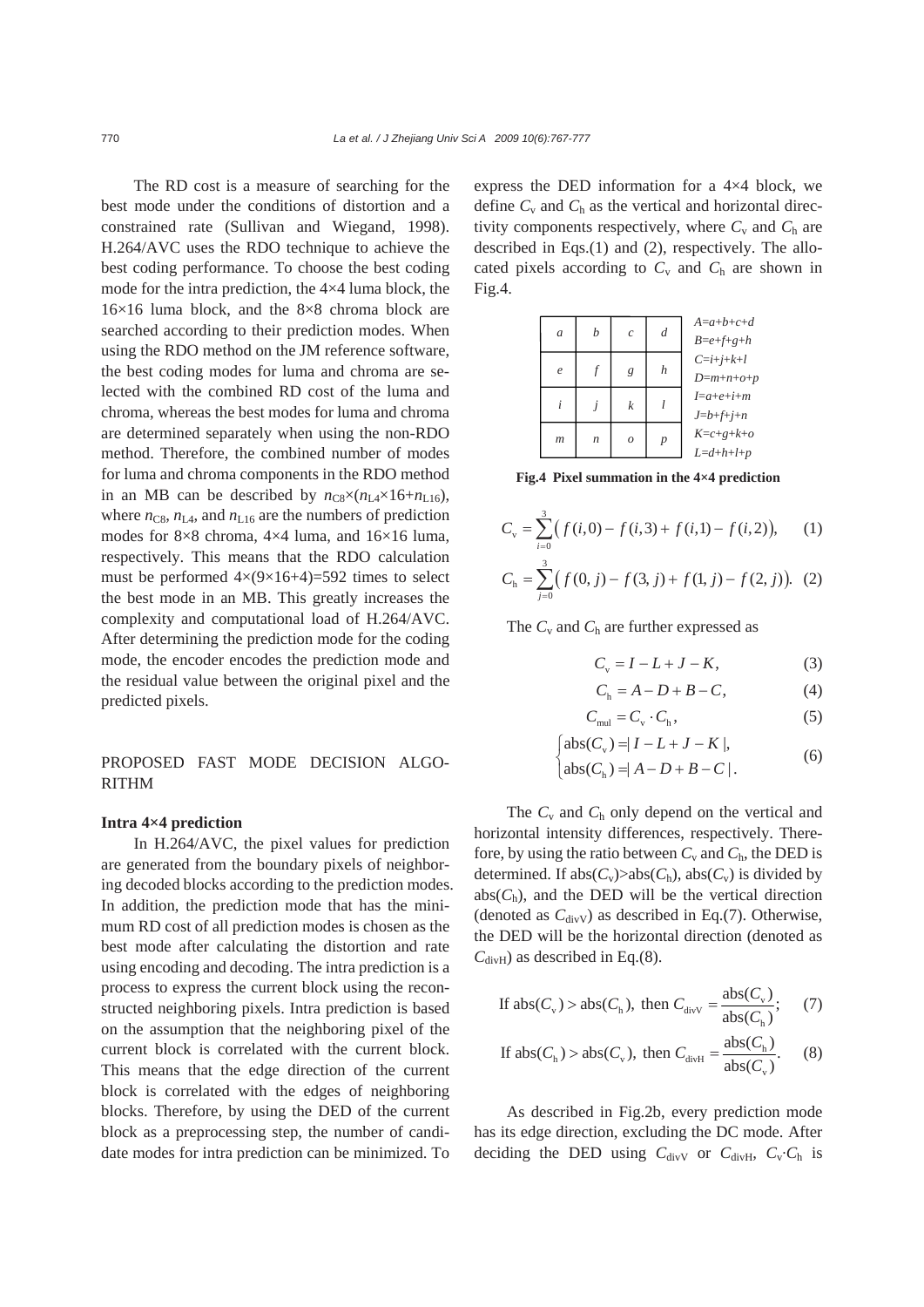checked to know the DED position on the prediction modes. When the value is negative, one of DEDs 1, 4, 5, and 7 in Fig.5 will be decided as the DED. When the value is positive, one of DEDs 0, 2, 3, and 6 in Fig.5 will be decided as the DED. For example, if abs( $C_v$ )>abs( $C_h$ ) and  $C_v \cdot C_h$  is positive,  $C_{divV}$  including DEDs 0, 1, 2 and 4 will be the dominant edge direction, and one of DEDs 0 and 2 will be selected as the DED because the multiplied value is positive. When  $C_{\text{divV}}$  4, the DED will be DED 0. The value 4 comes from the approximated value of tan75.9°, which is almost the dividing value between prediction modes 7 and 0. The value 4 is also the dividing value of other prediction modes, such as prediction modes 0 and 5 as described in Fig.5. Therefore, one of the prediction modes is selected as the DED. Based on the DED, three prediction modes including the matched prediction mode, the one neighbouring mode on the same edge direction (horizontal or vertical) of the DED, and the DC mode (non-edge direction) are chosen for RD cost calculation to select the best mode. The 4×4 intra mode decision algorithm in Fig.6 can be determined from the relationships between the DEDs and 4×4 intra modes in Fig.5. Table 1 shows the candidate modes determined from the DED for RDO calculation.



**Fig.5 Relationships between the DEDs and 4×4 modes** 

**Table 1 Candidate modes determined from the DED of the 4×4 block** 

| DED | Candidate modes | <b>DED</b> | Candidate modes |
|-----|-----------------|------------|-----------------|
|     | 0, 2, 7         |            | 2, 4, 5         |
|     | 0, 2, 5         |            | 2, 4, 6         |
|     | 2, 3, 7         |            | 1, 2, 8         |
|     | 2, 3, 8         |            | 1, 2, 6         |



**Fig.6 The proposed algorithm for the 4×4 block** 

#### **Intra 16×16 prediction**

For 16×16 luma, the decision method is similar to that for the 4×4 block, except for the number of prediction modes. Eqs.(1) and (2) become

$$
C_{v} = \sum_{i=0}^{15} (f(i,0) - f(i,15) + f(i,1) - f(i,14)
$$
  
+  $f(i,2) - f(i,13) + f(i,3) - f(i,12)$  (9)  
+  $f(i,4) - f(i,11) + f(i,5) - f(i,10)$   
+  $f(i,6) - f(i,9) + f(i,7) - f(i,8)$ ,  

$$
C_{h} = \sum_{j=0}^{15} (f(0,j) - f(15,j) + f(1,j) - f(14,j)
$$
  
+  $f(2,j) - f(13,j) + f(3,j) - f(12,j)$  (10)  
+  $f(4,j) - f(11,j) + f(5,j) - f(10,j)$   
+  $f(6,j) - f(9,j) + f(7,j) - f(8,j)$ .

Eqs.(9) and (10) can be described as shown in Fig.7. The 16×16 block has 256 pixels. To reduce the computational complexity, the number of pixels used to determine the DED can be minimized, because this block is selected as the best mode in a relatively homogeneous area and has only four prediction modes that are smaller than  $4\times4$  luma. By reducing the number of pixels from 256 to 16, Eqs.(9) and (10) can be approximated as

$$
C_{\rm v} = \sum_{i=0}^{3} \left( f(4i,0) - f(4i,12) + f(4i,4) - f(4i,8) \right), (11)
$$
  

$$
C_{\rm h} = \sum_{j=0}^{3} \left( f(0,4j) - f(12,4j) + f(4,4j) - f(8,4j) \right). (12)
$$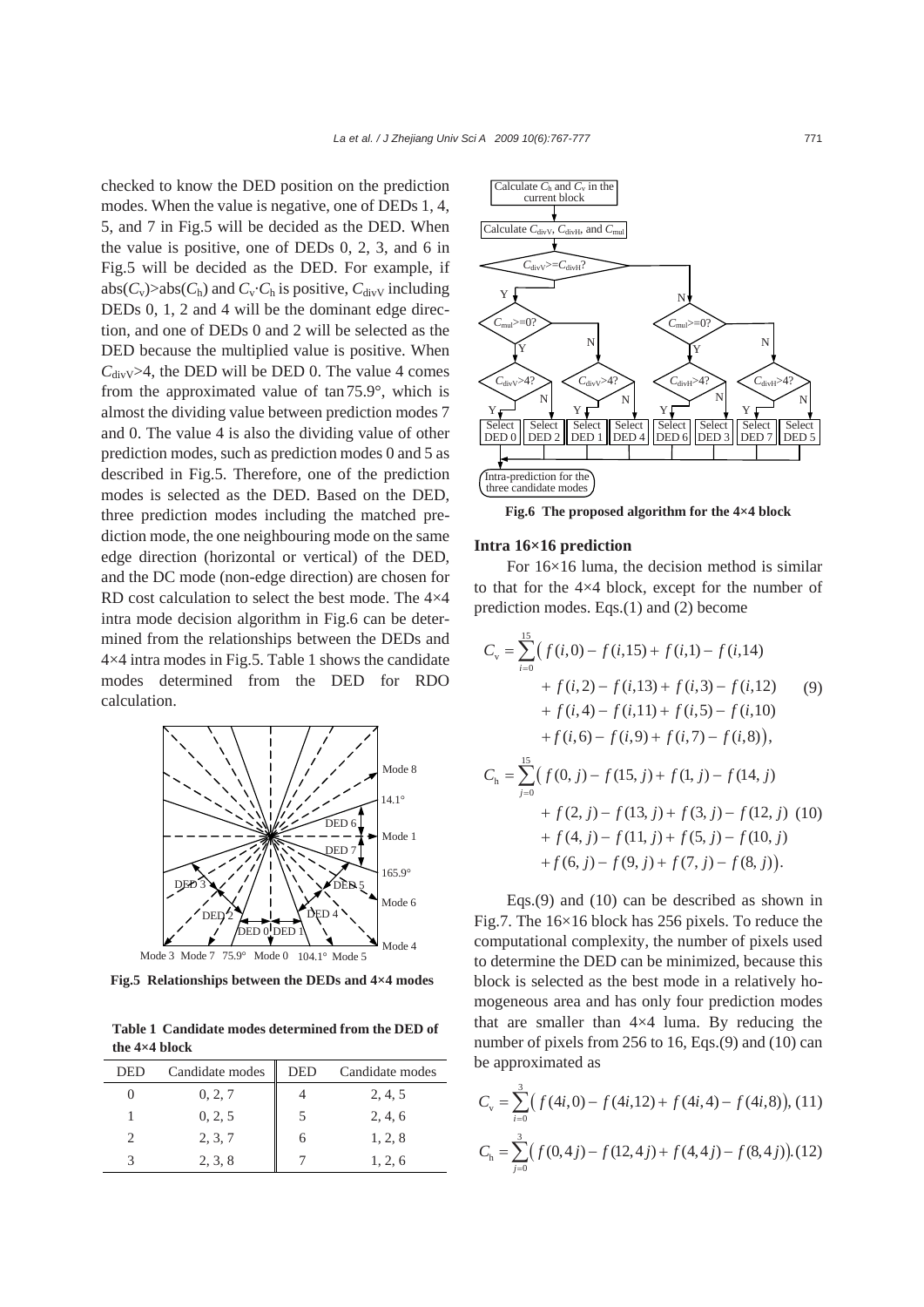| $\overline{a}$ | h              | $\mathcal{C}_{0}^{(n)}$ | d              | $\mathcal{C}$  | $\boldsymbol{f}$ | g                                     | h       | $\dot{i}$       | j              | k                        | l    | m               | $\boldsymbol{n}$ | $\overline{O}$ | $\boldsymbol{p}$ |
|----------------|----------------|-------------------------|----------------|----------------|------------------|---------------------------------------|---------|-----------------|----------------|--------------------------|------|-----------------|------------------|----------------|------------------|
| q              | r              | S                       | t              | $\mathcal{U}$  | v                | W                                     | x       | $\mathcal{V}$   | $\mathcal{Z}$  | a0                       | b0   | $_{c0}$         | $d\theta$        | e0             | f0               |
| g0             | h0             | i0                      | j0             | k0             | lО               | тO                                    | n0      | o0              | $p\theta$      | q0                       | r0   | s0              | t0               | иO             | ν0               |
| w0             | x0             | $v\theta$               | z0             | a1             | b1               | c1                                    | d1      | e 1             | f1             | gl                       | h1   | i1              | i <sub>I</sub>   | kl             | Ħ                |
| m1             | n1             | οl                      | p1             | qI             | rl               | s1                                    | tI      | uI              | νI             | wI                       | x1   | vI              | zΙ               | a2             | b2               |
| c2             | d2             | e2                      | f2             | g2             | h2               | i2                                    | j2      | k2              | 12             | m <sub>2</sub>           | n2   | 02              | p2               | q2             | r2               |
| s2             | t2             | u2                      | ν2             | w2             | х2               | v2                                    | z2      | a3              | b3             | c <sub>3</sub>           | d3   | e3              | f <sub>3</sub>   | g3             | h3               |
| i3             | i3             | k <sub>3</sub>          | l3             | m <sub>3</sub> | n <sub>3</sub>   | o3                                    | p3      | $q\mathfrak{Z}$ | r3             | s3                       | t3   | $u\mathfrak{Z}$ | v3               | w3             | $x3$             |
| y3             | z3             | a4                      | b4             | c4             | d4               | e4                                    | f4      | g4              | h4             | i4                       | j4   | k4              | 14               | m4             | n4               |
| 04             | p4             | q4                      | r4             | s4             | t4               | u4                                    | $\nu$ 4 | w4              | x4             | y4                       | z4   | a <sub>5</sub>  | b <sub>5</sub>   | c <sub>5</sub> | $d\mathfrak{I}$  |
| e5             | f5             | g5                      | h <sub>5</sub> | i5             | j5               | k5                                    | 15      | m5              | n <sub>5</sub> | $\overline{05}$          | $p5$ | $q\bar{z}$      | r5               | s5             | t <sub>5</sub>   |
| u <sub>2</sub> | v <sub>2</sub> | w5                      | x5             | v <sub>2</sub> | z5               | aб                                    | b6      | сб              | d6             | eб                       | fб   | gб              | hб               | 16             | jб               |
| kб             | 16             | тб                      | пб             | 06             | pб               | q6                                    | rб      | 56              | tб             | и6                       | v6   | w6              | хб               | yб             | zб               |
| a7             | b7             | c7                      | d7             | e7             | f7               | $\ensuremath{g}\xspace\ensuremath{7}$ | h7      | i7              | i7             | $k$ 7                    | 17   | т7              | n <sub>7</sub>   | ο7             | $p7$             |
| q7             | r7             | s7                      | t7             | u7             | ν7               | w7                                    | x7      | v7              | z7             | a8                       | b8   | c8              | d8               | e8             | f8               |
| $g\mathcal{8}$ | h8             | i8                      | j8             | k8             | 18               | m8                                    | n8      | 08              | p8             | $q\mathcal{8}$           | r8   | s8              | t8               | u8             | v8               |
|                |                |                         |                |                |                  |                                       |         |                 |                | $I = a + m l + m^2 + k6$ |      |                 |                  |                |                  |

*<sup>A</sup>*=*a*+*e*+*i*+*<sup>m</sup> <sup>B</sup>*=*m1*+*q1*+*u1*+*y1 C*=*y3*+*c4*+*g4*+*k4 D*=*k6*+*o6*+*s6*+*w6 I*=*a*+*m1*+*y3*+*k6 J*=*e*+*q1*+*c4*+*o6 K*=*i*+*u1*+*g4*+*s6 L*=*m*+*y1*+*k4*+*w6*

**Fig.7 Pixel summation in the 16×16 prediction**  $\qquad \qquad \qquad \qquad \qquad \qquad \qquad \qquad \qquad \qquad C_{divV}> = C_{divH}$ 

The pixels related to Eqs.(11) and (12) can be indexed with the gray mark on the 16×16 luma block as shown in Fig.7. The  $C_v$  and  $C_h$  are expressed as Eqs.(3)~(6). Using the ratio of  $C_v$  and  $C_h$  in Eqs.(7) and (8), the DED will be  $C_{\text{divV}}$  or  $C_{\text{divH}}$ .

After deciding the horizontal or vertical direction of the current block,  $C_v \cdot C_h$  is checked to know the DED position on the prediction modes. When the value is negative, one of DEDs 0 and 1 in Fig.8 will be decided as the DED. When the value is positive, one of DEDs 0, 1, and 3 in Fig.8 will be decided as the DED. For example, if  $abs(C_v) > abs(C_h)$  and  $C_v \cdot C_h$  is positive, C<sub>divV</sub> including DEDs 0 and 3 will be the dominant edge direction, and one of DEDs 0 and 3 will be selected as the DED. When  $C_{divV} > 1.997$ , the DED will be DED 0. The value 1.997 comes from the value of tan63.4°, which is almost the dividing value between prediction modes 3 and 0. The value 1.997 is also the dividing value of prediction modes 1 and 3 as described in Fig.8. Therefore, one of the prediction modes is selected as the DED. Based on the DED, two prediction modes including the matched prediction mode and the DC mode are chosen for RD cost calculation to select the best mode. The 16×16 intra mode decision algorithm in Fig.9 can be determined from the relationships between the DEDs and 16×16

intra modes in Fig.8. Table 2 shows the candidate modes determined from the DEDs for fast intra prediction.



**Fig.8 Relationships between the DEDs and 16×16 modes**



**Fig.9 The proposed algorithm for the 16×16 luma block**

**Table 2 Candidate modes determined from the DED of the 16×16 block** 

| <b>DED</b> | Candidate modes |
|------------|-----------------|
|            | 0, 2            |
|            | 1.2             |
|            | 2.3             |

#### **Intra 8×8 chroma prediction**

For 8×8 chroma, the decision method is similar to that of the  $4\times4$  block. Eqs.(1) and (2) become

$$
C_{\rm v} = \sum_{i=0}^{7} \left( f(i,0) - f(i,7) + f(i,1) - f(i,6) \right. \left. + f(i,2) - f(i,5) + f(i,3) - f(i,4) \right), \tag{13}
$$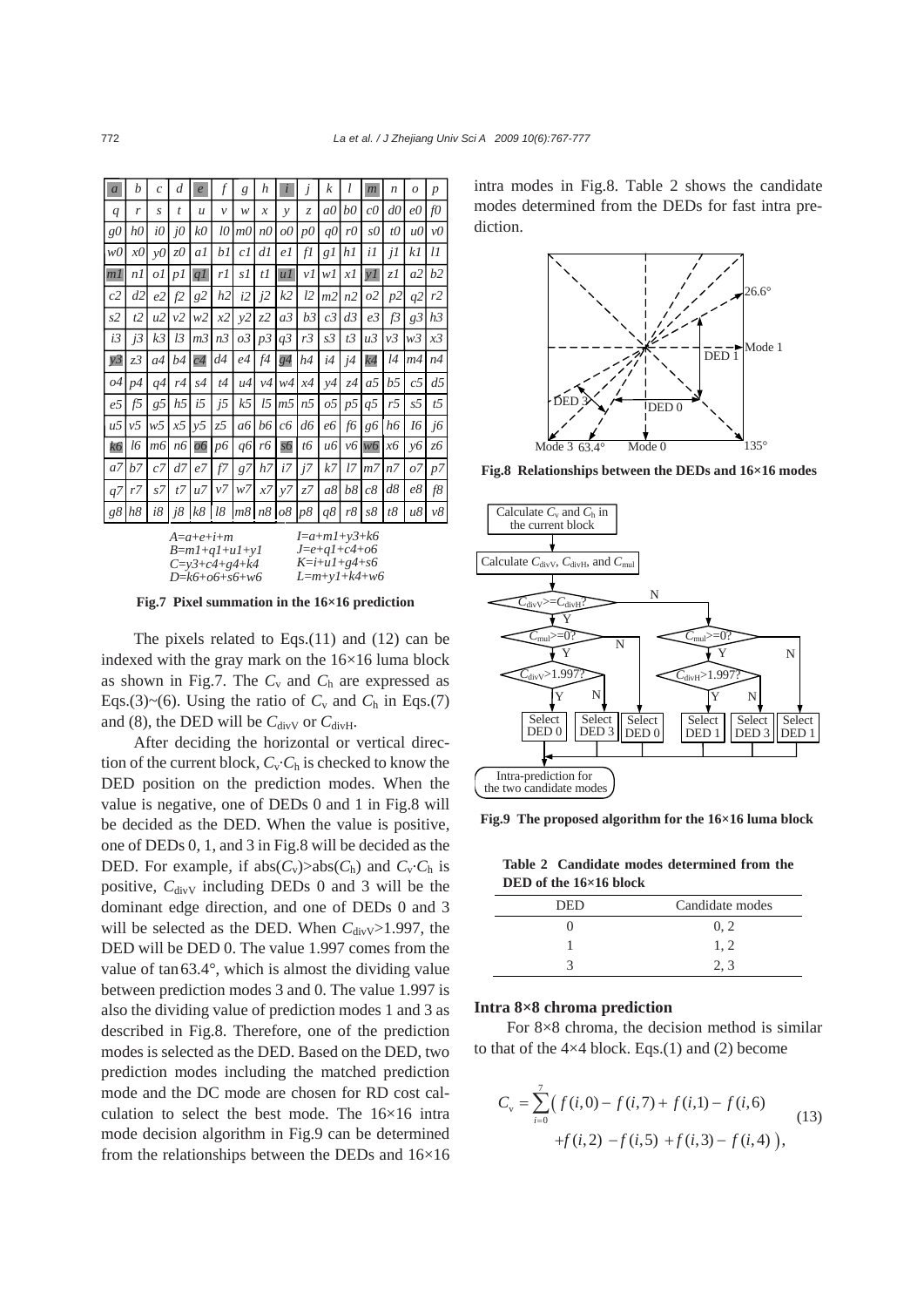$$
C_{\rm h} = \sum_{j=0}^{7} \left( f(0, j) - f(7, j) + f(1, j) - f(6, j) + f(2, j) - f(5, j) + f(3, j) - f(4, j) \right).
$$
\n(14)

Eqs.(13) and (14) can be described as shown in Fig.10. The 8×8 block has 64 pixels. To reduce the computational complexity, the number of pixels used to determine the DEDs can be minimized, because this block is selected as the best mode in a relatively homogeneous area. By reducing the number of pixels from 64 to 16, Eqs.(13) and (14) can be approximated as

$$
C_{\rm v} = \sum_{i=0}^{3} \left( f(2i,0) - f(2i,6) + f(2i,2) - f(2i,4) \right), \tag{15}
$$

$$
C_{\rm h} = \sum_{j=0}^{3} \bigl( f(0,2j) - f(6,2j) + f(2,2j) - f(4,2j) \bigr). (16)
$$

| $\overline{a}$   | b                       | $\mathcal{C}_{\mathcal{C}}$ | d              | $\overline{e}$ | $\boldsymbol{f}$ | g                     | h                |
|------------------|-------------------------|-----------------------------|----------------|----------------|------------------|-----------------------|------------------|
| i                | j                       | k                           | l              | $\mathfrak{m}$ | $\boldsymbol{n}$ | $\overline{O}$        | $\boldsymbol{p}$ |
| $\overline{q}$   | r                       | $\overline{S}$              | $\bar{t}$      | $\overline{u}$ | $\mathcal{V}$    | w                     | $\mathcal{X}$    |
| $\mathcal{Y}$    | $\overline{z}$          | $a\theta$                   | b <sub>0</sub> | $c\theta$      | $d\theta$        | $e^{i}$               | f0               |
| $g\ddot{\theta}$ | h <sub>0</sub>          | $i\theta$                   | $j\theta$      | k0             | l0               | m <sub>0</sub>        | nQ               |
| o <sub>0</sub>   | $p\ddot{o}$             | q0                          | $r\theta$      | s0             | $t\theta$        | $u\theta$             | $\nu 0$          |
| $w\ddot{o}$      | $x\theta$               | $\nu 0$                     | $z\theta$      | al             | bl               | c1                    | d1               |
| el               | fI                      | gI                          | h              | iI             | jI               | kl                    | 11               |
|                  | $A=a+c+e+g$             |                             |                |                |                  | $I=a+q+g0+w0$         |                  |
|                  | $B=a+s+u+w$             |                             |                |                |                  | $J=c+s+i0+y0$         |                  |
|                  | $C = g0 + i0 + k0 + m0$ |                             |                |                |                  | $K = e + u + k0 + a1$ |                  |
|                  | $D=w0+v0+a1+c1$         |                             |                |                |                  | $L = g + w + mO + cI$ |                  |

*L*=*g*+*w*+*m0*+*c1* **Fig.10 Pixel summation in the 8×8 prediction** 

The pixels related to Eqs.(15) and (16) can be indexed with the gray mark on the 8×8 chroma block as shown in Fig.10. The  $C_v$  and  $C_h$  are expressed as Eqs.(3)~(6). Using the ratios of  $C_v$  and  $C_h$  as given by Eqs.(7) and (8), the DEDs can be described as  $C_{divV}$ and *C*divH.

After deciding the DED using  $C_{\text{divV}}$  or  $C_{\text{divH}}$ ,  $C_v$ ·*C*<sub>h</sub> is checked to know the DED position on the prediction modes. When the value is negative, one of DEDs 1 and 2 in Fig.11 will be decided as the DED. When the value is positive, one of DEDs 1, 2, and 3 in Fig.11 will be decided as the DED. For example, if abs( $C_v$ )>abs( $C_h$ ), and  $C_v \cdot C_h$  is positive,  $C_{divV}$ 

including DEDs 2 and 3 will be the dominant edge direction, and one of DEDs 2 and 3 will be selected as the DED. When  $C_{divV} > 1.997$ , the DED will be DED 2. The value 1.997 comes from the value of  $tan 63.4^\circ$ , which is almost the dividing value between prediction modes 2 and 3. The value 1.997 is also the dividing value of prediction modes 1 and 3 as described in Fig.11. Therefore, one of the prediction modes is selected as the DED. Based on the DED, two prediction modes including the matched prediction mode and the DC mode are chosen for RD cost calculation to select the best mode. The 8×8 intra mode decision algorithm in Fig.12 can be determined from the relationships between the DEDs and 8×8 intra modes in Fig.11. The candidate modes for RDO calculation based on the DED are listed in Table 3.



**Fig.11 Relationships between the DEDs and 8×8 modes**



**Fig.12 The proposed algorithm for the 8×8 chroma block**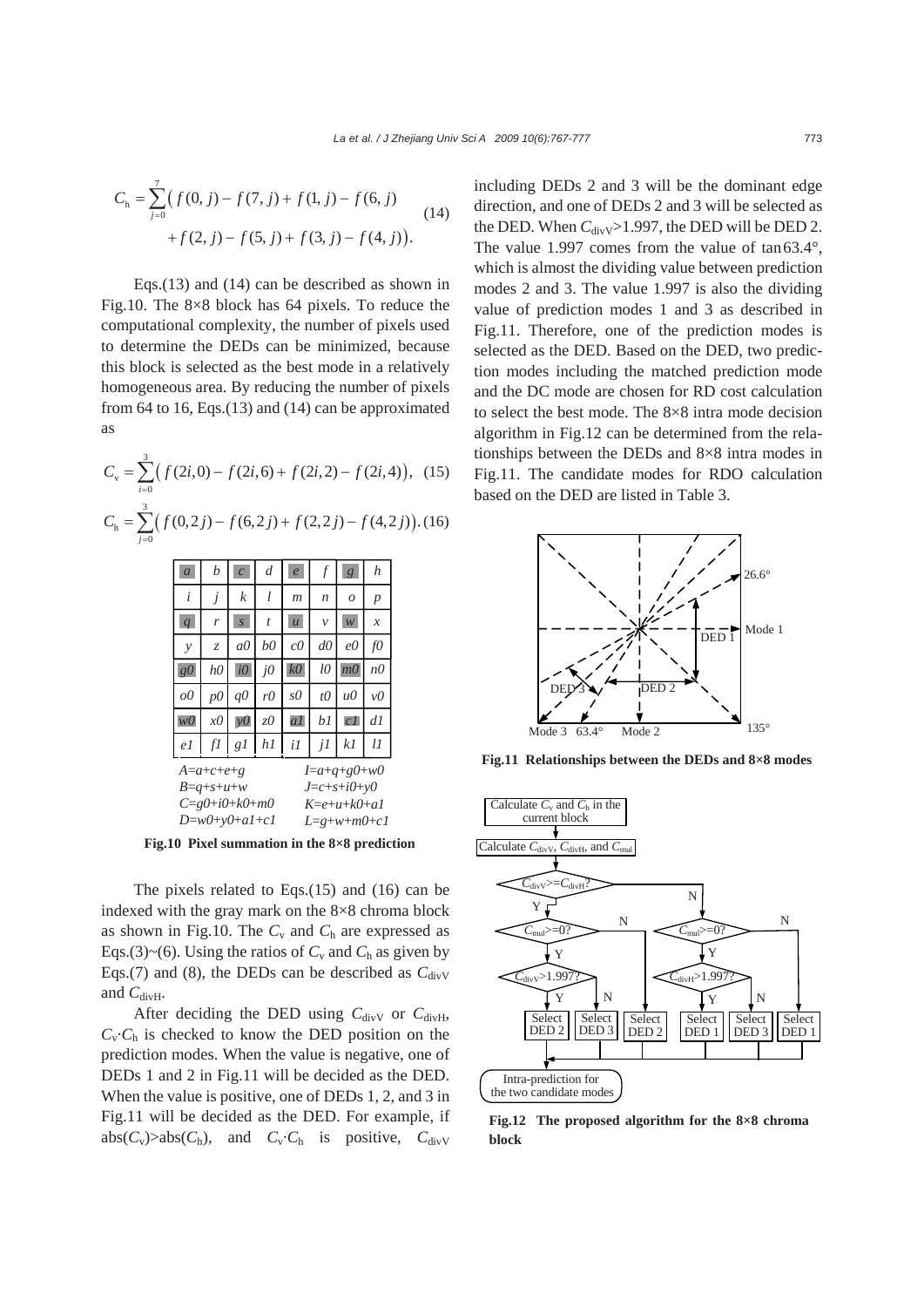| Candidate modes |
|-----------------|
| 0, 1            |
| 0, 2            |
| 0, 3            |
|                 |

**Table 3 Candidate modes determined from the DED of the 8×8 block** 

#### **Analysis of computational complexity**

Several previous algorithms use the extracted dominant edge feature in a preprocessing step to minimize the prediction modes for fast mode decision. In this subsection, some of these algorithms are analyzed and compared on the basis of preprocessing and RDO calculations.

The algorithm of (Liao *et al.*, 2005) includes fast intra prediction mode selection based on edge mapping (EM) using the Sobel edge operator and an edge direction histogram in the 4×4 and 16×16 luma. Based on the edge direction histogram, a strong edge vector set is defined by comparison with the defined threshold. With the strong edge vector, small portions of the prediction modes are chosen as candidates for the best mode. Pan *et al.*(2005) proposed a fast intra prediction based on local edge information (LEI). For preprocessing, an edge map is created using the Sobel operator, and a local edge direction histogram is established for each sub-block. Based on the distribution of the edge direction, small portions of the prediction modes are searched to determine the best mode. Su *et al.*(2006) suggested a fast mode decision algorithm based on the coefficients of an integer transform (CIT) to reduce the complexity of the Sobel edge operator, as well as an adaptive threshold. According to the texture direction extracted from preprocessing, some of the prediction modes are tested to select the best mode. The algorithm of (Wang J.F. *et al.*, 2006; Wang J.C. *et al.*, 2007) includes a fast mode decision based on the DES. In the preprocessing stage, the DED is detected using five filters to reduce the computational load. Based on the DES, a subset of prediction modes is chosen for RDO calculation.

In preprocessing, in extracting the dominant feature for fast intra prediction, our algorithm is much simpler than the previously proposed algorithms, as described in Table 4, because it extracts the DED just by using the lesser computation rather than by using any complicated computation such as edge maps, transformations, or edge filters. Table 5 shows a simple comparison of the computational complexity of the RDO calculation with the other four algorithms by excluding the occurrence probabilities. Our proposed algorithm is also superior to the other algorithms with respect to the computational complexity for the RDO calculation.

**Table 4 Number of operators in determining edge information for one MB** 

|                                 | Number of operators |          |                                              |     |  |  |  |  |  |
|---------------------------------|---------------------|----------|----------------------------------------------|-----|--|--|--|--|--|
| Algorithm                       |                     |          | Addition Subtraction Multiplication Division |     |  |  |  |  |  |
| EM (Liao et al.,<br>2005        | 4480                | 0        | $\theta$                                     | 384 |  |  |  |  |  |
| LEI (Pan et al.,<br>2005        | 4480                | 0        | 0                                            | 384 |  |  |  |  |  |
| $CIT$ (Su et al.,<br>2006)      | 1153                | 0        | 0                                            | 18  |  |  |  |  |  |
| DES (Wang J.C.<br>et al., 2007) | 722                 | $\theta$ | 344                                          | 72  |  |  |  |  |  |
| DED (Proposed)                  | 234                 | 36       | 18                                           | 18  |  |  |  |  |  |

**Table 5 Computational complexity of the RDO calculation** 

|                                 |                | Number of search modes     |                                                     |
|---------------------------------|----------------|----------------------------|-----------------------------------------------------|
| Algorithm                       |                |                            | $8\times8$ chroma $4\times4$ luma $16\times16$ luma |
| JM 10.1                         | 4              | 9                          | 4                                                   |
| EM (Liao et al., 2005)          | 4              | 3 or 5                     | $1$ or $4$                                          |
| LEI (Pan <i>et al.</i> , 2005)  | 2 or 3         | $\overline{4}$             | 2                                                   |
| CIT (Su et al., 2006)           | 2              | $1$ or $4$                 | 2                                                   |
| DES (Wang J.C. et al.,<br>2007) | $\overline{c}$ | 4 or 9                     | $\overline{c}$                                      |
| DED (Proposed)                  | 2              | 3                          | 2                                                   |
|                                 |                |                            |                                                     |
|                                 |                | Number of RDO calculations |                                                     |
| Algorithm                       | Minimum        |                            | Maximum                                             |
| JM 10.1                         |                | $4\times(16\times9+4)=592$ |                                                     |
| EM (Liao et al., 2005)          | 98             |                            | 376                                                 |
| LEI (Pan <i>et al.</i> , 2005)  | 132            |                            | 198                                                 |
| CIT (Su et al., 2006)           | 36             |                            | 132                                                 |
| DES (Wang J.C. et al.,<br>2007) | 132            |                            | 292                                                 |

## PERFORMANCE EVALUATIONS

#### **Evaluation conditions**

The proposed algorithm was implemented on JM10.1 provided by the JVT. We compared the performance of the original H.264/AVC reference software with that of the previous DES-based algorithm and our proposed DED-based algorithm. We evaluated the two algorithms using common intermediate format (CIF) and quarter CIF (QCIF) sequences, and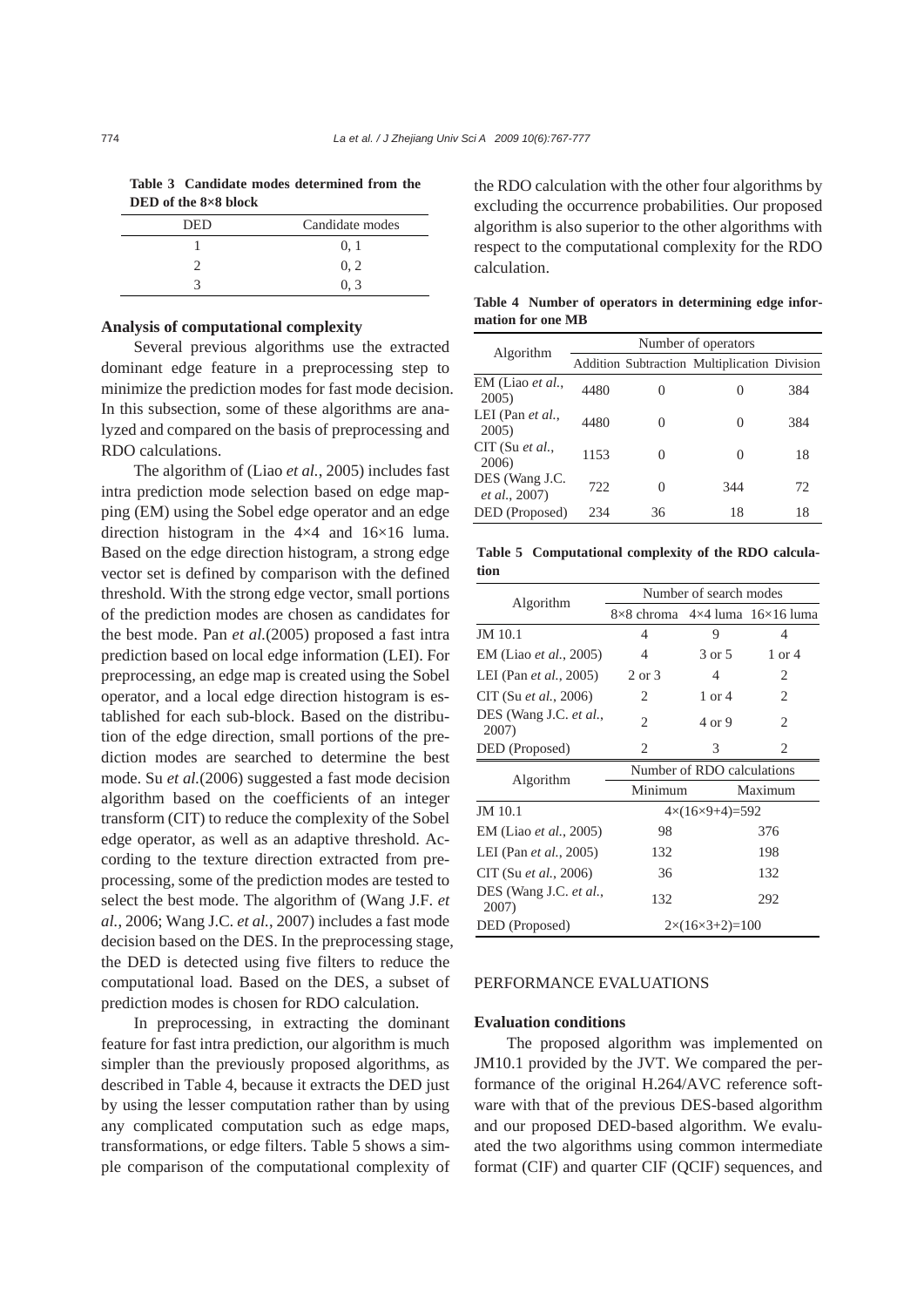measured time savings, PSNR, and bit rate under the conditions of only intra frame (IIII) type and intra and predictive frame (IPPP) type sequences. We used the Bjontegaard delta PSNR and Bjontegaard delta bit rates (Bjontegaard, 2001) to compare the performances. The test conditions were as follows:

Test sequences (100 frames each):

QCIF: Car Phone, Container, Missa, News, Table Tennis.

CIF: Hall, Salesman, Suzie, Claire, Bream.

Intra period: 1 (IIII type), 0 (IPPP type).

RDO: on; rate control: off; frame rate: 30 frames/s.

QP: 20, 24, 28, 32, and 36; number of reference frames: 1.

Search range for motion estimation:  $\pm 16$ .

Hadamard transform: used; fast motion estimation: disabled.

∆*PSNRY*=*PSNRY*(*proposed*)−*PSNRY*(*full\_search*).  $\Delta B$ *it* =

 $Bit\_rate( proposed) - Bit\_rate(full\_search) \times 100\%$ .  $Bit\_rate(full\_search)$  $Time (proposed) - Time (full\_search) \times 100\%$ .<br>*Time*(*full* \_ *search*)  $\Delta Time = \frac{Time(proposed) - Time(full\_search)}{Time(full\_search)} \times$ 

A negative value of ∆*Time\_E* and ∆*Time\_I* indicates the percent of time saved during the entire encoding and entire intra-prediction respectively compared to the full search by each. When the ∆*PSNRY* is positive, it means that the visual quality is improved.

## **Evaluation results**

A comparison of the time saved, the PSNR, and the bit rate is shown in Tables 6 and 7 for the intraonly type. For the DED algorithm, for QCIF sequences, the entire encoding time consumption was reduced to about 67% and the PSNR decreased by −0.08 dB, whereas the bit rate increased by 5.6%; for CIF sequences, the time saving was about 72%, while the PSNR decreased by −0.04 dB and the bit rate increased by about 6.7%. Even though there is a slight bit rate increase that is worse than the DES-based algorithm on the Hall video sequence, the time saving and PSNR in the sequences such as Suzie and Claire outperform those of the DES-based algorithm while maintaining almost the same level of bit rate. Our method outperforms the DES-based algorithm in time savings for intra prediction while maintaining on average almost the same visual quality and bit rate.

|                     | $\Delta Time \ E(%)$ |            | $\Delta Time \, I\,$ %) |            |  | $\triangle PSNRY$ (dB) |         |  | $\Delta Bit$ (%) |            |
|---------------------|----------------------|------------|-------------------------|------------|--|------------------------|---------|--|------------------|------------|
| Sequence            | <b>DES</b>           | <b>DED</b> | <b>DES</b>              | <b>DED</b> |  | <b>DES</b>             | DED     |  | <b>DES</b>       | <b>DED</b> |
| Car Phone           | $-62.0$              | $-67.8$    | $-65.2$                 | $-71.8$    |  | $-0.04$                | $-0.07$ |  | 3.6              | 6.2        |
| Container           | $-60.5$              | $-68.0$    | $-63.6$                 | $-71.9$    |  | $-0.04$                | $-0.08$ |  | 3.6              | 5.5        |
| Missa               | $-57.6$              | $-65.5$    | $-60.7$                 | $-70.0$    |  | $-0.04$                | $-0.08$ |  | 4.7              | 6.3        |
| <b>News</b>         | $-59.7$              | $-67.2$    | $-62.0$                 | $-70.0$    |  | $-0.05$                | $-0.10$ |  | 3.3              | 6.6        |
| <b>Table Tennis</b> | $-59.9$              | $-67.1$    | $-62.7$                 | $-71.2$    |  | $-0.05$                | $-0.07$ |  | 2.1              | 3.5        |
| Average             | $-59.9$              | $-67.1$    | $-62.8$                 | $-71.2$    |  | $-0.04$                | $-0.08$ |  | 3.5              | 5.6        |
|                     |                      |            |                         |            |  |                        |         |  |                  |            |

**Table 6 Evaluation results of the QCIF sequence (IIII type)** 

DES: proposed by Wang J.C. *et al.*(2007); DED: proposed by this paper

|  |  |  | Table 7 Evaluation results of the CIF sequence (IIII type) |
|--|--|--|------------------------------------------------------------|
|--|--|--|------------------------------------------------------------|

| Sequence     |            | $\triangle Time \mathcal{F}$ (%) |            | $\Delta Time \ I\ (\%)$ |            | $\triangle PSNRY$ (dB) |            | $\Delta Bit$ (%) |  |  |
|--------------|------------|----------------------------------|------------|-------------------------|------------|------------------------|------------|------------------|--|--|
|              | <b>DES</b> | <b>DED</b>                       | <b>DES</b> | <b>DED</b>              | <b>DES</b> | <b>DED</b>             | <b>DES</b> | <b>DED</b>       |  |  |
| Hall         | $-60.8$    | $-67.8$                          | $-63.6$    | $-71.6$                 | $-0.02$    | $-0.06$                | 5.3        | 8.4              |  |  |
| Salesman     | $-61.9$    | $-67.7$                          | $-64.8$    | $-71.4$                 | $-0.04$    | $-0.09$                | 4.2        | 7.0              |  |  |
| Suzie        | $-60.6$    | $-67.0$                          | $-64.2$    | $-73.3$                 | $-0.02$    | 0.00                   | 4.3        | 5.8              |  |  |
| Claire       | $-56.4$    | $-66.9$                          | $-59.5$    | $-74.1$                 | $-0.03$    | $-0.02$                | 6.1        | 7.1              |  |  |
| <b>Bream</b> | $-52.1$    | $-67.4$                          | $-54.7$    | $-71.9$                 | $-0.04$    | $-0.04$                | 7.5        | 5.4              |  |  |
| Average      | $-58.4$    | $-67.4$                          | $-61.3$    | $-72.5$                 | $-0.03$    | $-0.04$                | 5.5        | 6.7              |  |  |

DES: proposed by Wang J.C. *et al.*(2007); DED: proposed by this paper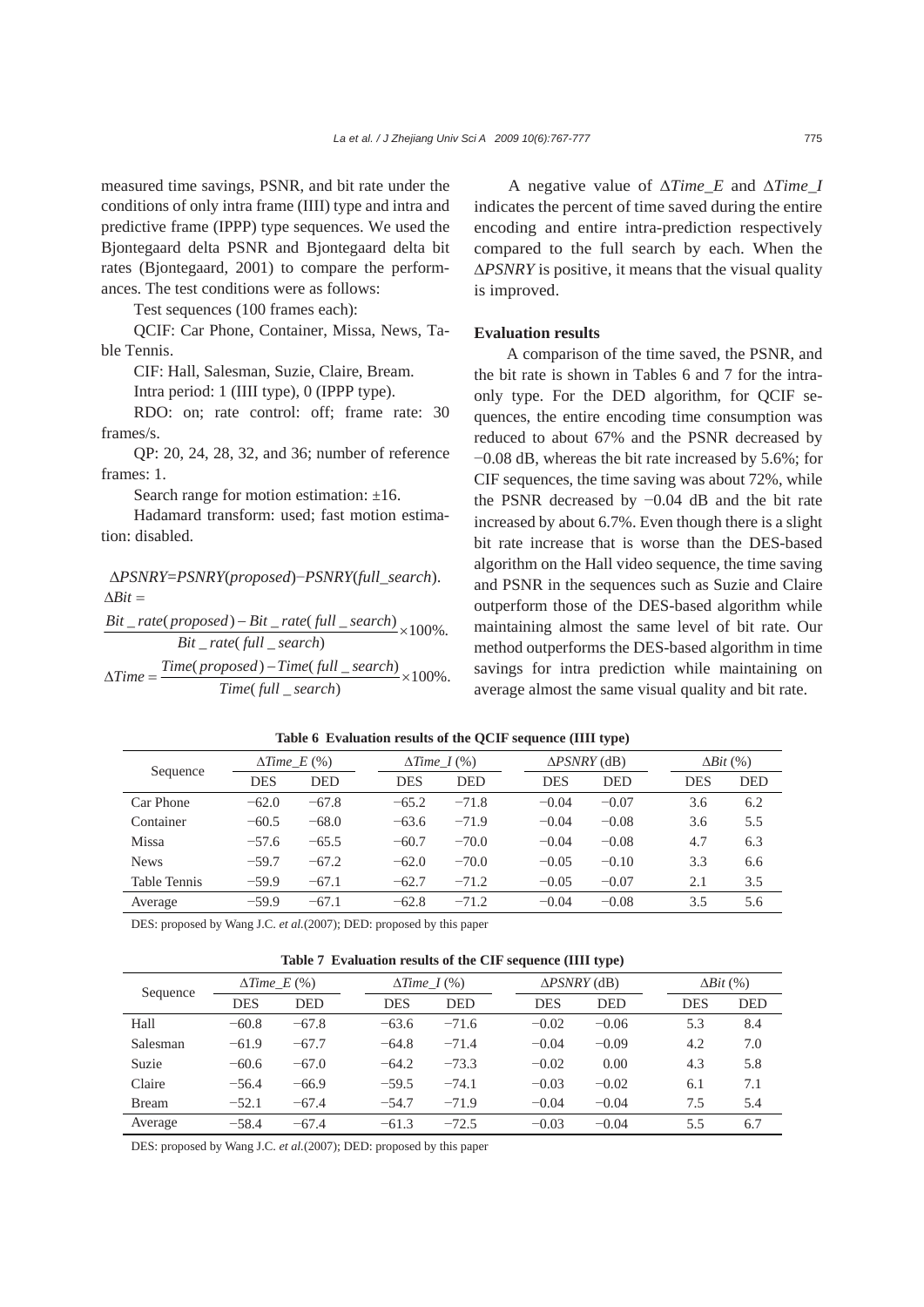The DES-based algorithm includes a preprocessing step to extract the DES using five types of edge filters, after which a subset of all intra prediction modes is processed according to the DES to select the best one. In the case of a flat video sequence such as Bream, most blocks can be chosen for searching all prediction modes by determining a non-directional edge condition defined in the DES-based algorithm. This will reduce the time savings by increasing the time for determining the DES with an additional computation while searching through all of the nine prediction modes. It is also clear that the nondirectional edge condition is essential in maintaining the performance, even though it decreases the amount of time saved. Tables 8 and 9 show the simulated results for the IPPP-type video sequences. The performance and bit rate of the proposed algorithm are almost the same as those of the DED-based algorithm for the QCIF and CIF sequences.

|  | Table 8 Evaluation results of the QCIF sequence (IPPP type) |  |  |  |  |  |  |
|--|-------------------------------------------------------------|--|--|--|--|--|--|
|--|-------------------------------------------------------------|--|--|--|--|--|--|

| Sequence     | $\Delta Time \_E (\%)$ |            |            | $\Delta Time \, I\,$ %) |            | $\triangle PSNRY$ (dB) |            | $\Delta Bit$ (%) |  |
|--------------|------------------------|------------|------------|-------------------------|------------|------------------------|------------|------------------|--|
|              | <b>DES</b>             | <b>DED</b> | <b>DES</b> | <b>DED</b>              | <b>DES</b> | <b>DED</b>             | <b>DES</b> | <b>DED</b>       |  |
| Car Phone    | $-32.7$                | $-35.1$    | $-59.7$    | $-64.3$                 | 0.00       | 0.00                   | 0.1        | 0.4              |  |
| Container    | $-33.7$                | $-36.6$    | $-58.0$    | $-63.1$                 | $-0.02$    | $-0.04$                | 1.4        | 1.9              |  |
| Missa        | $-29.4$                | $-32.2$    | $-55.6$    | $-61.6$                 | $-0.04$    | $-0.01$                | 0.8        | 0.6              |  |
| <b>News</b>  | $-33.1$                | $-36.6$    | $-58.7$    | $-64.3$                 | $-0.03$    | $-0.03$                | 0.5        | 0.7              |  |
| Table Tennis | $-32.2$                | $-34.8$    | $-57.6$    | $-62.7$                 | $-0.01$    | $-0.04$                | 0.3        | 0.0              |  |
| Average      | $-32.2$                | $-35.0$    | $-57.9$    | $-63.2$                 | $-0.02$    | $-0.02$                | 0.6        | 0.7              |  |
|              |                        |            |            |                         |            |                        |            |                  |  |

DES: proposed by Wang J.C. *et al.*(2007); DED: proposed by this paper

| Table 9 Evaluation results of the CIF sequence (IPPP type) |  |  |  |  |  |
|------------------------------------------------------------|--|--|--|--|--|
|------------------------------------------------------------|--|--|--|--|--|

| Sequence     | $\Delta Time \_E (\%)$ |            |            | $\Delta Time \, I\,(\%)$ |            | $\triangle PSNRY$ (dB) |            | $\Delta Bit$ (%) |  |
|--------------|------------------------|------------|------------|--------------------------|------------|------------------------|------------|------------------|--|
|              | <b>DES</b>             | <b>DED</b> | <b>DES</b> | <b>DED</b>               | <b>DES</b> | <b>DED</b>             | <b>DES</b> | <b>DED</b>       |  |
| Hall         | $-32.6$                | $-35.8$    | $-58.5$    | $-63.5$                  | 0.00       | $-0.01$                | 0.6        | 0.6              |  |
| Salesman     | $-34.5$                | $-37.2$    | $-59.8$    | $-63.6$                  | $-0.02$    | $-0.03$                | 0.8        | 1.4              |  |
| Suzie        | $-31.1$                | $-33.6$    | $-57.8$    | $-63.9$                  | $-0.03$    | $-0.02$                | 0.2        | 0.1              |  |
| Claire       | $-29.5$                | $-33.9$    | $-54.5$    | $-64.5$                  | $-0.03$    | 0.01                   | 0.1        | 0.7              |  |
| <b>Bream</b> | $-26.2$                | $-31.3$    | $-49.4$    | $-62.5$                  | 0.01       | $-0.10$                | 1.4        | 0.8              |  |
| Average      | $-30.8$                | $-34.4$    | $-56.0$    | $-63.6$                  | $-0.01$    | $-0.03$                | 0.6        | 0.7              |  |

DES: proposed by Wang J.C. *et al.*(2007); DED: proposed by this paper

## **CONCLUSION**

We have proposed a fast mode decision algorithm for intra prediction in H.264/AVC. It minimizes the candidate modes based on the DED and uses pixel value summation and subtraction in the horizontal and vertical directions. The number of candidate modes for RDO calculation was reduced from 592 to 100 using DED. The evaluation results show that the proposed algorithm reduces the entire encoding time to 67% of that of the full search method in the intraonly video sequences of the reference software, with only a negligible loss of quality and increase in bit rate. By reducing the computational complexity, this algorithm can be used for real-time encoding or hardware design.

#### **References**

- Bjontegaard, G., 2001. Calculation of Average PSNR Difference between RDCurve. ITU-T Q.6/16, Doc. VCEG-M33.
- Chen, J.W., Chang, C.H., Lin, C.C., Ouyang, Y.H., Guo, J.I., Wang, J.S., 2006. A Condition-based Intra Prediction Algorithm for H.264/AVC. Proc. IEEE Int. Conf. on Multimedia and Expo, p.1077-1080. [doi:10.1109/ICME. 2006.262721]
- Gao, S., Lu, T.J., 2006. An Improved Fast Mode Decision Algorithm in H.264 for Video Communications. Int. Symp. on Systems and Control in Aerospace and Astronautics, p.57-60. [doi:10.1109/ISSCAA.2006.1627702]
- Kim, J., Jeon, K., Jeong, J., 2006. H.264 Intra mode decision for reducing complexity using directional masks and neighboring modes. *LNCS*, **4319**:959-968.
- Lee, J., Jeon, B., 2004. Fast Mode Decision for H.264. Proc. IEEE Int. Conf. on Multimedia and Expo, **2**:1131-1134.